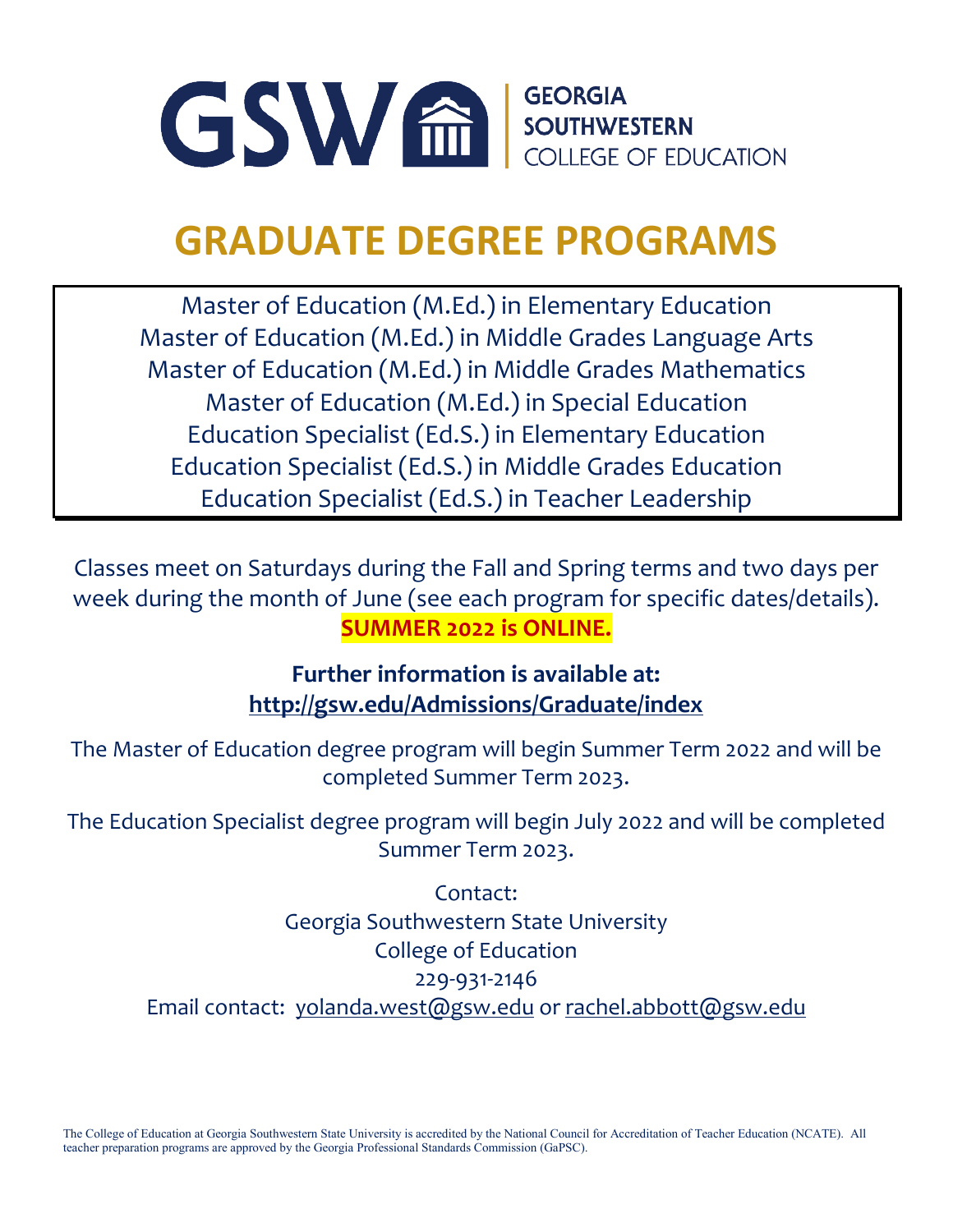

### **Master of Education Degree** Elementary Education (EEDC) **Summer 2022 Cohort #15**

*\* Tentative Schedule of Classes*

| Summer 2022                                                                                      | <b>Fall 2022</b>                                                                                                                                                                              | Spring 2023                                                                                                                                             | Summer 2023                                                                                                                                                                              |
|--------------------------------------------------------------------------------------------------|-----------------------------------------------------------------------------------------------------------------------------------------------------------------------------------------------|---------------------------------------------------------------------------------------------------------------------------------------------------------|------------------------------------------------------------------------------------------------------------------------------------------------------------------------------------------|
| <b>EEDC 7050</b><br><b>Theoretical Frameworks in</b><br><b>ELEM</b><br>Online<br>June 6-29, 2022 | <b>EDUC 7610</b><br>Ed Policy & School Evaluation<br>Partially Online<br>Saturday<br>$8:45$ am $-12:15$ pm<br>8/20; 9/10; 10/15; 11/5; 12/3                                                   | <b>EEDC 7500</b><br><b>Adv. Assessment &amp; Learning</b><br>Online                                                                                     | <b>EDUC 7040</b><br><b>Teachers: Law and Ethics</b><br>Partially Online Summer I Term<br>Tuesday/Wednesday<br>$9:00 \text{ am} - 12:00 \text{ noon}$<br>June 13-28, 2023                 |
| <b>EDUC 7520</b><br><b>Cultural/Linguistic Differences</b><br>Online<br>June 6-29, 2022          | <b>EEDC 7350</b><br><b>Curriculum &amp; Instructional</b><br><b>Strategies</b><br><b>Partially Online</b><br>Saturday<br>$1:00 \text{ pm} - 4:30 \text{ pm}$<br>8/20; 9/10; 10/15; 11/5; 12/3 | <b>EEDC 7550</b><br><b>Issues and Trends in ELEM</b><br>Partially Online<br>Saturday<br>$8:45$ am $-12:15$ pm<br>$1/21$ , $2/4$ , $3/4$ , $4/8$ , $5/6$ | <b>EDUC 7800</b><br><b>Collaboration and</b><br><b>Professionalism</b><br>Partially Online Summer I Term<br>Tuesday/Wednesday<br>$1:00 \text{ pm} - 4:00 \text{ pm}$<br>June 13-28, 2023 |
| <b>EDUC 7400</b><br><b>Introduction to Ed. Research</b><br>Online<br>June 6-29, 2022             | <b>EEDC 6220</b><br><b>Readings in Elementary Educ</b><br>Online<br>Information regarding the final exam schedule for each class will be included in each course syllabus                     |                                                                                                                                                         | <b>EEDC 6225</b><br><b>Adv. Readings in ELEM</b><br>Online Summer I Term<br>June 13-28, 2023                                                                                             |

*This is a tentative schedule and is subject to change*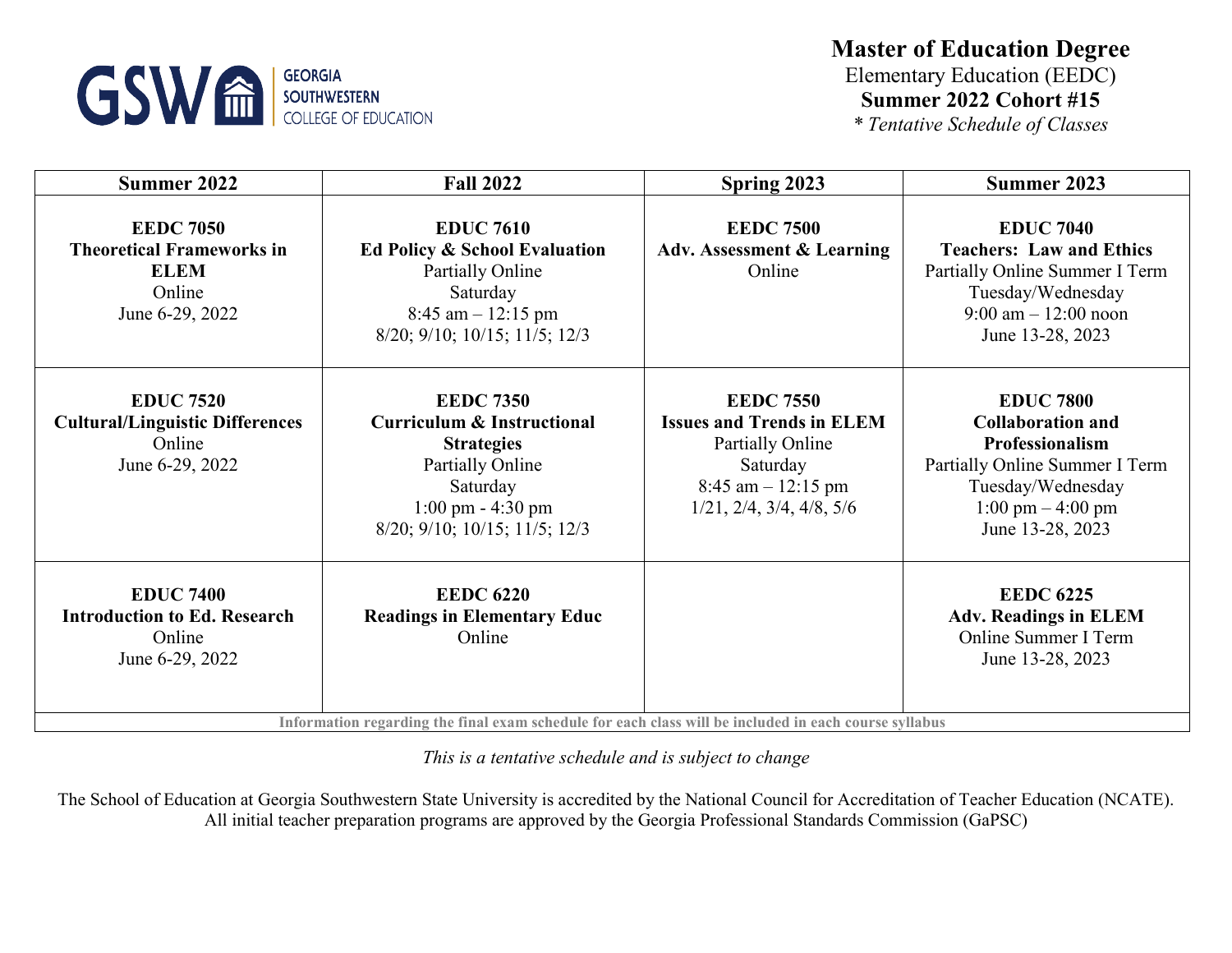

### **Master of Education Degree**

Middle Grades Language Arts (MGLA) **Summer 2022 Cohort #15**

*\* Tentative Schedule of Classes*

| Summer 2022                                                                                 | <b>Fall 2022</b>                                                                                                                                               | Spring 2023                                                                                                                                                    | Summer 2023                                                                                                                                                                       |
|---------------------------------------------------------------------------------------------|----------------------------------------------------------------------------------------------------------------------------------------------------------------|----------------------------------------------------------------------------------------------------------------------------------------------------------------|-----------------------------------------------------------------------------------------------------------------------------------------------------------------------------------|
| <b>EDUC 7520</b><br><b>Cultural/Linguistic Differences</b><br>Online<br>June 6-29, 2022     | <b>EDUC 7610</b><br>Ed Policy & School Evaluation<br><b>Partially Online</b><br>Saturday<br>$8:45$ am $-12:15$ pm<br>8/20; 9/10; 10/15; 11/5; 12/3             | <b>ENGL XXXX</b><br><b>Graduate English Course</b><br>Online                                                                                                   | <b>EDUC 7040</b><br><b>Teachers: Law and Ethics</b><br>Partially Online Summer I Term<br>Tuesday/Wednesday<br>$9:00 \text{ am} - 12:00 \text{ noon}$<br>June 13-28, 2023          |
| <b>ENGL 5215</b><br><b>Composition &amp; Critical Literacy</b><br>Online<br>June 6-29, 2022 | <b>ENGL XXXX</b><br><b>Graduate English Course</b><br>Partially Online<br>Saturday<br>$1:00 \text{ pm} - 4:30 \text{pm}$<br>8/20; 9/10; 10/15; 11/5; 12/3      | <b>EDMG 7550</b><br><b>Issues and Trends in MGLA</b><br><b>Partially Online</b><br>Saturday<br>$8:45$ am $-12:15$ pm<br>$1/21$ , $2/4$ , $3/4$ , $4/8$ , $5/6$ | <b>EDUC 7800</b><br><b>Collaboration and</b><br>Professionalism<br>Partially Online Summer I Term<br>Tuesday/Wednesday<br>$1:00 \text{ pm} - 4:00 \text{ pm}$<br>June 13-28, 2023 |
| <b>EDUC 7400</b><br><b>Introduction to Ed. Research</b><br>Online<br>June 6-29, 2022        | <b>EDMG 6220</b><br><b>Readings in MGLA</b><br>Online<br>Information regarding the final exam schedule for each class will be included in each course syllabus |                                                                                                                                                                | <b>EDMG 6225</b><br><b>Adv. Readings in MGLA</b><br>Online Summer I Term<br>June 13-28, 2023                                                                                      |

**Information regarding the final exam schedule for each class will be included in each course syllabus**

*This is a tentative schedule and is subject to change*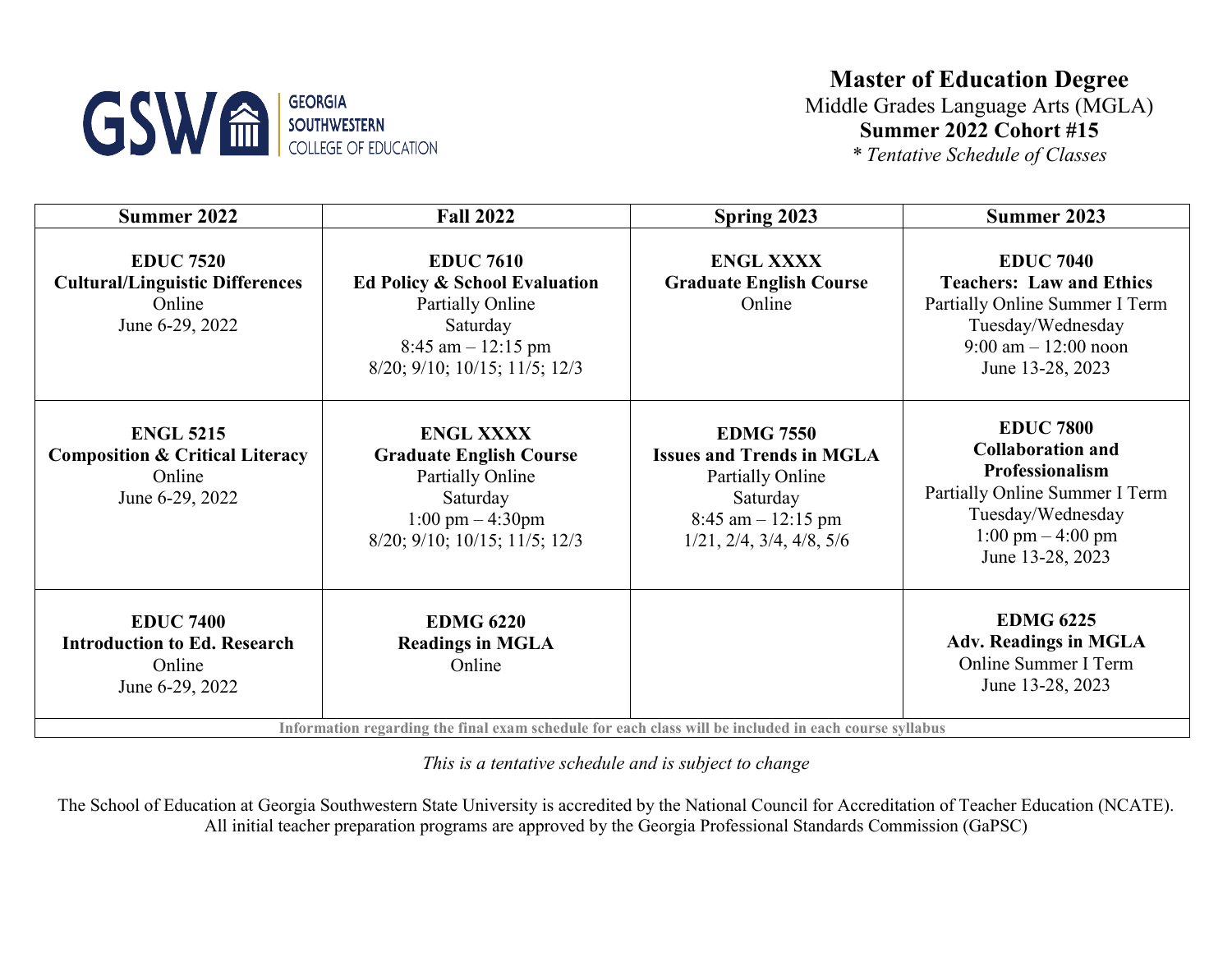# **GSW EDUCATION** SOUTHWESTERN

### **Master of Education Degree** Middle Grades Mathematics (MGMA) **Summer 2022 Cohort #15**

*\* Tentative Schedule of Classes*

| Summer 2022                                                                                                 | <b>Fall 2022</b>                                                                                                                                               | Spring 2023                                                     | Summer 2023                                                                                                                                                                       |
|-------------------------------------------------------------------------------------------------------------|----------------------------------------------------------------------------------------------------------------------------------------------------------------|-----------------------------------------------------------------|-----------------------------------------------------------------------------------------------------------------------------------------------------------------------------------|
| <b>EDUC 7520</b><br><b>Cultural/Linguistic Differences</b><br>Online<br>June 6-29, 2022                     | <b>EDUC 7610</b><br>Ed Policy & School Evaluation<br><b>Partially Online</b><br>Saturday<br>$8:45$ am $-12:15$ pm<br>8/20; 9/10; 10/15; 11/5; 12/3             | <b>MATH 5002</b><br><b>Probability and Statistics</b><br>Online | <b>EDUC 7040</b><br><b>Teachers: Law and Ethics</b><br>Partially Online Summer I Term<br>Tuesday/Wednesday<br>$9:00 \text{ am} - 12:00 \text{ noon}$<br>June 13-28, 2023          |
| <b>MATH 5000</b><br><b>Algebra for Middle Grades</b><br>Online<br>June 6, $2022 - \text{July } 28$ , $2022$ | <b>MATH 5001</b><br><b>Geometry for Middle Grades</b><br>Online                                                                                                | <b>EDMG 7551</b><br><b>Issues and Trends in MGMA</b><br>Online  | <b>EDUC 7800</b><br><b>Collaboration and</b><br>Professionalism<br>Partially Online Summer I Term<br>Tuesday/Wednesday<br>$1:00 \text{ pm} - 4:00 \text{ pm}$<br>June 13-28, 2023 |
| <b>EDUC 7400</b><br><b>Introduction to Ed. Research</b><br>Online<br>June 6-29, 2022                        | <b>EDMG 6221</b><br><b>Readings in MGMA</b><br>Online<br>Information regarding the final exam schedule for each class will be included in each course syllabus |                                                                 | <b>EDMG 6226</b><br><b>Adv. Readings in MGMA</b><br>Online Summer I Term<br>June 13-28, 2023                                                                                      |

*This is a tentative schedule and is subject to change*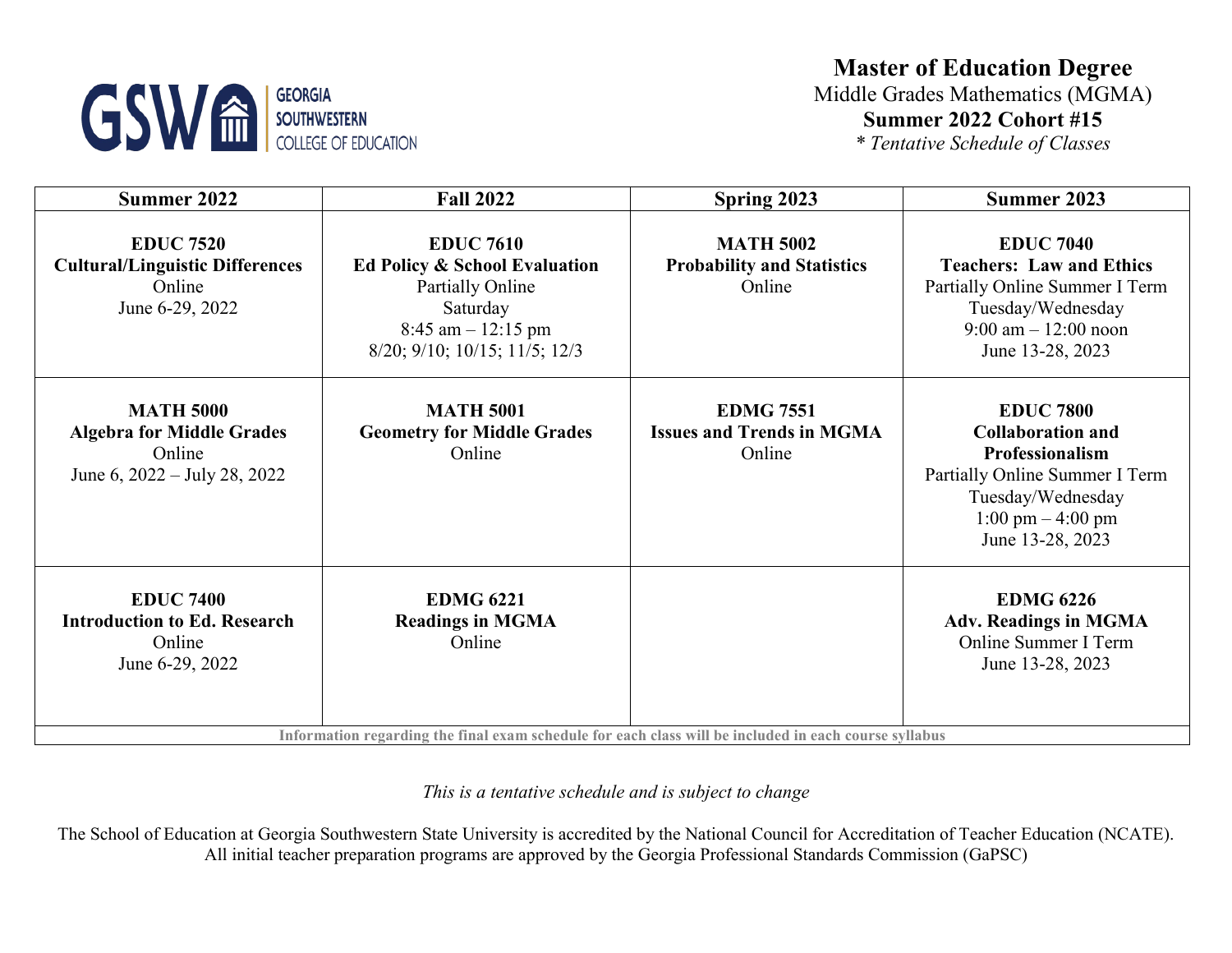## **GSW & SOUTHWESTERN**<br>COLLEGE OF EDUCATION

### **Master of Education Degree**

Special Education (EDSP) **Summer 2022 Cohort #15**

*\* Tentative Schedule of Classes*

| Summer 2022                                                                             | <b>Fall 2022</b>                                                                                                                                                                              | Spring 2023                                                                                                                                                                                         | Summer 2023                                                                                                                                                                              |
|-----------------------------------------------------------------------------------------|-----------------------------------------------------------------------------------------------------------------------------------------------------------------------------------------------|-----------------------------------------------------------------------------------------------------------------------------------------------------------------------------------------------------|------------------------------------------------------------------------------------------------------------------------------------------------------------------------------------------|
| <b>EDSP 7050</b><br><b>Theoretical Frameworks in SPED</b><br>Online<br>June 6-29, 2022  | <b>EDUC 7610</b><br>Ed Policy & School Evaluation<br><b>Partially Online</b><br>Saturday<br>$8:45$ am $-12:15$ pm<br>$8/20$ ; $9/10$ ; $10/15$ ; $11/5$ ; $12/3$                              | <b>EDSP 7500</b><br><b>Assessment of Learning in</b><br><b>SPED</b><br>Partially Online<br>Saturday<br>$8:45$ am $-12:15$ pm<br>$1/21$ , $2/4$ , $3/4$ , $4/8$ , $5/6$                              | <b>EDUC 7040</b><br><b>Teachers: Law and Ethics</b><br>Partially Online Summer I Term<br>Tuesday/Wednesday<br>$9:00 \text{ am} - 12:00 \text{ noon}$<br>June 13-28, 2023                 |
| <b>EDUC 7520</b><br><b>Cultural/Linguistic Differences</b><br>Online<br>June 6-29, 2022 | <b>EDSP 7350</b><br><b>SPED Curriculum &amp; Instructional</b><br><b>Strategies</b><br><b>Partially Online</b><br>Saturday<br>1:00 pm -4:30 pm<br>$8/20$ ; $9/10$ ; $10/15$ ; $11/5$ ; $12/3$ | <b>EDSP 7550</b><br><b>Issues and Trends in Special</b><br><b>Education</b><br><b>Partially Online</b><br>Saturday<br>$1:00 \text{ pm} - 4:30 \text{ pm}$<br>$1/21$ , $2/4$ , $3/4$ , $4/8$ , $5/6$ | <b>EDUC 7800</b><br><b>Collaboration and</b><br><b>Professionalism</b><br>Partially Online Summer I Term<br>Tuesday/Wednesday<br>$1:00 \text{ pm} - 4:00 \text{ pm}$<br>June 13-28, 2023 |
| <b>EDUC 7400</b><br><b>Introduction to Ed. Research</b><br>Online<br>June 6-29, 2022    | <b>EDSP 6220</b><br><b>Readings in Special Education</b><br>Online<br>Information regarding the final evem schedule for each closs will be included in each course syllabus                   |                                                                                                                                                                                                     | <b>EDSP 6225</b><br><b>Adv. Readings in SPED</b><br>Online Summer I Term<br>June 13-28, 2023                                                                                             |

**Information regarding the final exam schedule for each class will be included in each course syllabus**

*This is a tentative schedule and is subject to change*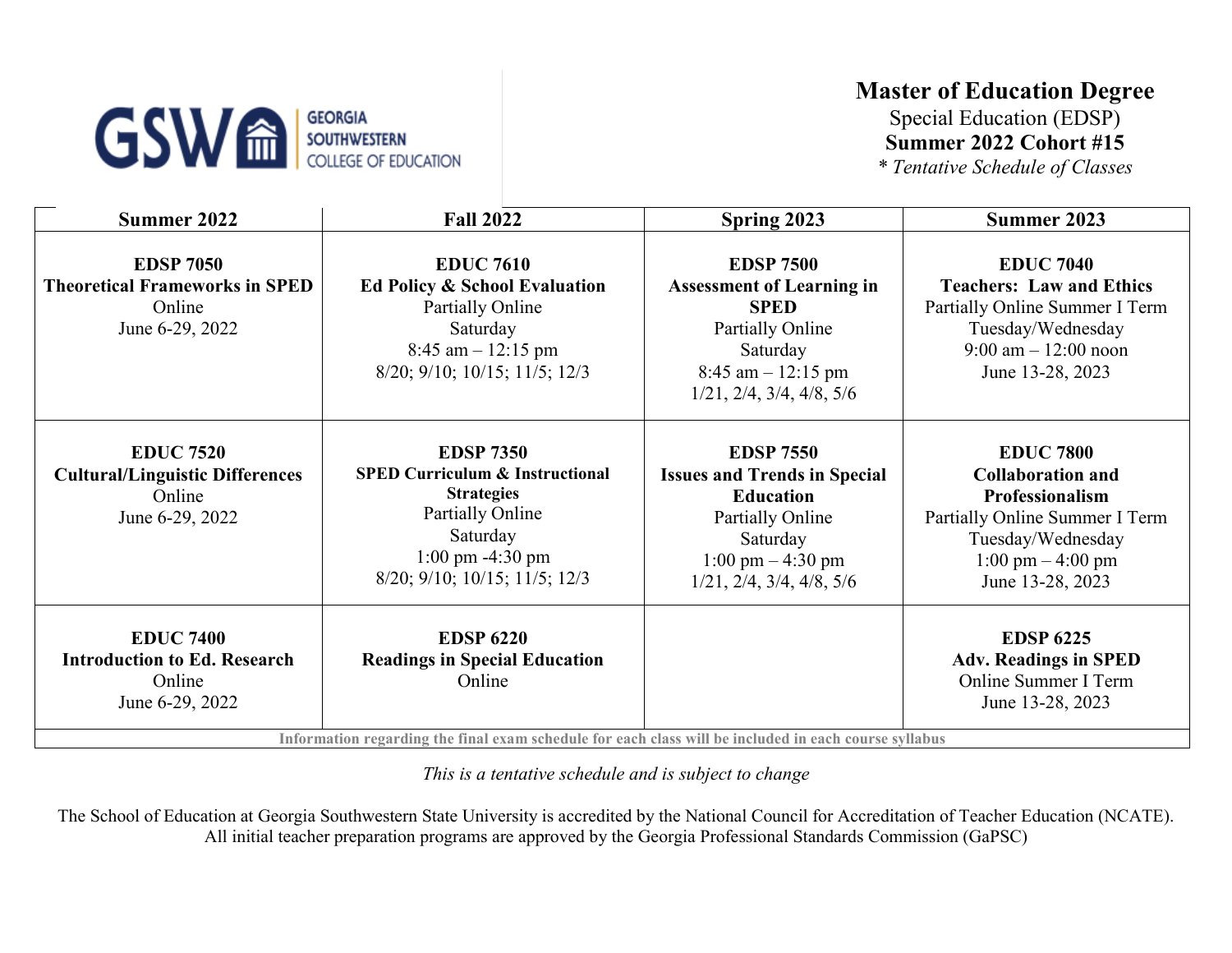

### **Education Specialist Degree**

Elementary Education (EEDC) **Summer 2022 Cohort #15**

*\* Tentative Schedule of Classes*

| Summer 2022                                                                                                                         | <b>Fall 2022</b>                                                                                                                                   | Spring 2023                                                                                                                                                                                  | Summer 2023                                                                                                                                                    |
|-------------------------------------------------------------------------------------------------------------------------------------|----------------------------------------------------------------------------------------------------------------------------------------------------|----------------------------------------------------------------------------------------------------------------------------------------------------------------------------------------------|----------------------------------------------------------------------------------------------------------------------------------------------------------------|
| <b>EDUC 8520</b><br><b>Diversity in School Settings</b><br>Online Summer II Term<br>July 5, 2022 – July 29, 2022                    | <b>EDUC 8340</b><br><b>Methods of Educational Research</b><br>Partially Online<br>Saturday<br>8:45 am - 12:15 pm<br>8/20; 9/10; 10/15; 11/5; 12/3  | <b>EDUC 8110</b><br><b>Advanced Research</b><br><b>Methodology I</b><br>Partially Online<br>Saturday<br>8:45 am - 12:15 pm<br>$1/21$ , $2/4$ , $3/4$ , $4/8$ , $5/6$                         | <b>EDUC 8440</b><br><b>Advanced Research</b><br><b>Methodology II</b><br><b>Online Full Summer Term</b><br>June $12 -$ August 3, 2023                          |
| <b>EDUC 8640</b><br>Literacies, Digital Technology, and<br><b>Learning</b><br>Online Summer II Term<br>July 5, 2022 – July 29, 2022 | <b>EDUC 7000</b><br><b>Leadership in Education</b><br><b>Partially Online</b><br>Saturday<br>$1:00$ pm $-4:30$ pm<br>8/20; 9/10; 10/15; 11/5; 12/3 | <b>EEDC 8500</b><br><b>Strategies for Teaching Social</b><br><b>Studies</b><br>Partially Online<br>Saturday<br>$1:00 \text{ pm} - 4:30 \text{ pm}$<br>$1/21$ , $2/4$ , $3/4$ , $4/8$ , $5/6$ | <b>EEDC 8400</b><br><b>Strategies for Teaching Science</b><br>Partially Online<br>Wednesday/Thursday<br>$9:00$ am $-12:00$ noon<br>June 14-29, 2023            |
|                                                                                                                                     | <b>EDUC 8540</b><br><b>Differentiation Strategies in School</b><br><b>Settings</b><br>Online                                                       | <b>EEDC 8600</b><br><b>Strategies for Teaching Mathematics</b><br>Online<br>Information regarding the final exam schedule for each class will be included in each course syllabus            | <b>EEDC 7800</b><br><b>Family and School Partnerships</b><br>Partially Online<br>Wednesday/Thursday<br>$1:00 \text{ pm} - 4:00 \text{ pm}$<br>June 14-29, 2023 |

*This is a tentative schedule and is subject to change*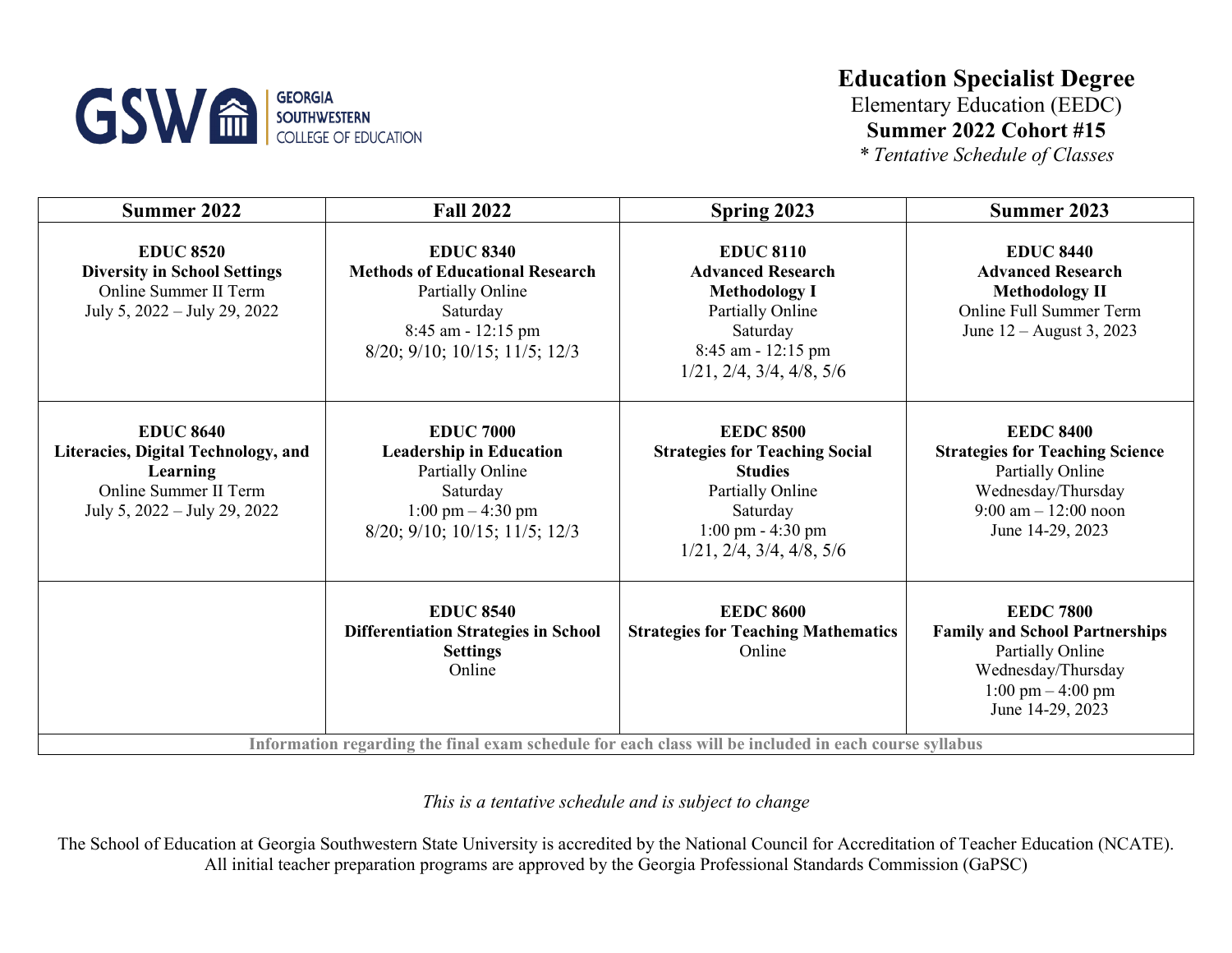

### **Education Specialist Degree**

Middle Grades Education (EDMG) **Summer 2022 Cohort #15**

*\* Tentative Schedule of Classes*

| <b>Summer 2022</b>                                                                                                           | <b>Fall 2022</b>                                                                                                                                                                                      | Spring 2023                                                                                                                                                                                 | Summer 2023                                                                                                                                                                           |
|------------------------------------------------------------------------------------------------------------------------------|-------------------------------------------------------------------------------------------------------------------------------------------------------------------------------------------------------|---------------------------------------------------------------------------------------------------------------------------------------------------------------------------------------------|---------------------------------------------------------------------------------------------------------------------------------------------------------------------------------------|
| <b>EDUC 8520</b><br><b>Diversity in School Settings</b><br>Online Summer II Term<br>July 5, 2022 – July 29, 2022             | <b>EDUC 8340</b><br><b>Methods of Educational Research</b><br><b>Partially Online</b><br>Saturday<br>$8:45$ am - 12:15 pm<br>$8/20$ ; $9/10$ ; $10/15$ ; $11/5$ ; $12/3$                              | <b>EDUC 8110</b><br><b>Advanced Research</b><br><b>Methodology I</b><br>Partially Online<br>Saturday<br>8:45 am - 12:15 pm<br>$1/21$ , $2/4$ , $3/4$ , $4/8$ , $5/6$                        | <b>EDUC 8440</b><br><b>Advanced Research</b><br><b>Methodology II</b><br>Online Full Summer Term<br>June 12 – August 3, 2023                                                          |
| <b>EDUC 8640</b><br>Literacies, Digital Technology, and<br>Learning<br>Online Summer II Term<br>July 5, 2022 – July 29, 2022 | <b>EDUC 7000</b><br><b>Leadership in Education</b><br>Partially Online<br>Saturday<br>$1:00 \text{ pm} - 4:30 \text{ pm}$<br>$8/20$ ; $9/10$ ; $10/15$ ; $11/5$ ; $12/3$                              | <b>EDMG 8840</b><br><b>Assessment in Middle Grades</b><br><b>Education</b><br>Partially Online<br>Saturday<br>$1:00 \text{ pm} - 4:30 \text{ pm}$<br>$1/21$ , $2/4$ , $3/4$ , $4/8$ , $5/6$ | <b>EDMG 8740</b><br><b>Strategies for Teaching in Middle</b><br><b>Grades</b><br>Partially Online<br>Wednesday/Thursday<br>$9:00 \text{ am} - 12:00 \text{ noon}$<br>June 14-29, 2023 |
|                                                                                                                              | <b>EDUC 8540</b><br><b>Differentiation Strategies in School</b><br><b>Settings</b><br>Online<br>Information regarding the final exam schedule for each class will be included in each course syllabus | <b>EDMG 7700</b><br><b>Middle Grades Growth and</b><br><b>Development</b><br>Online                                                                                                         | <b>EDMG 7020</b><br><b>Special Topics in Middle Grades</b><br><b>Education</b><br>Partially Online<br>Wednesday/Thursday<br>$1:00 \text{ pm} - 4:00 \text{ pm}$<br>June 14-29, 2023   |

*This is a tentative schedule and is subject to change*